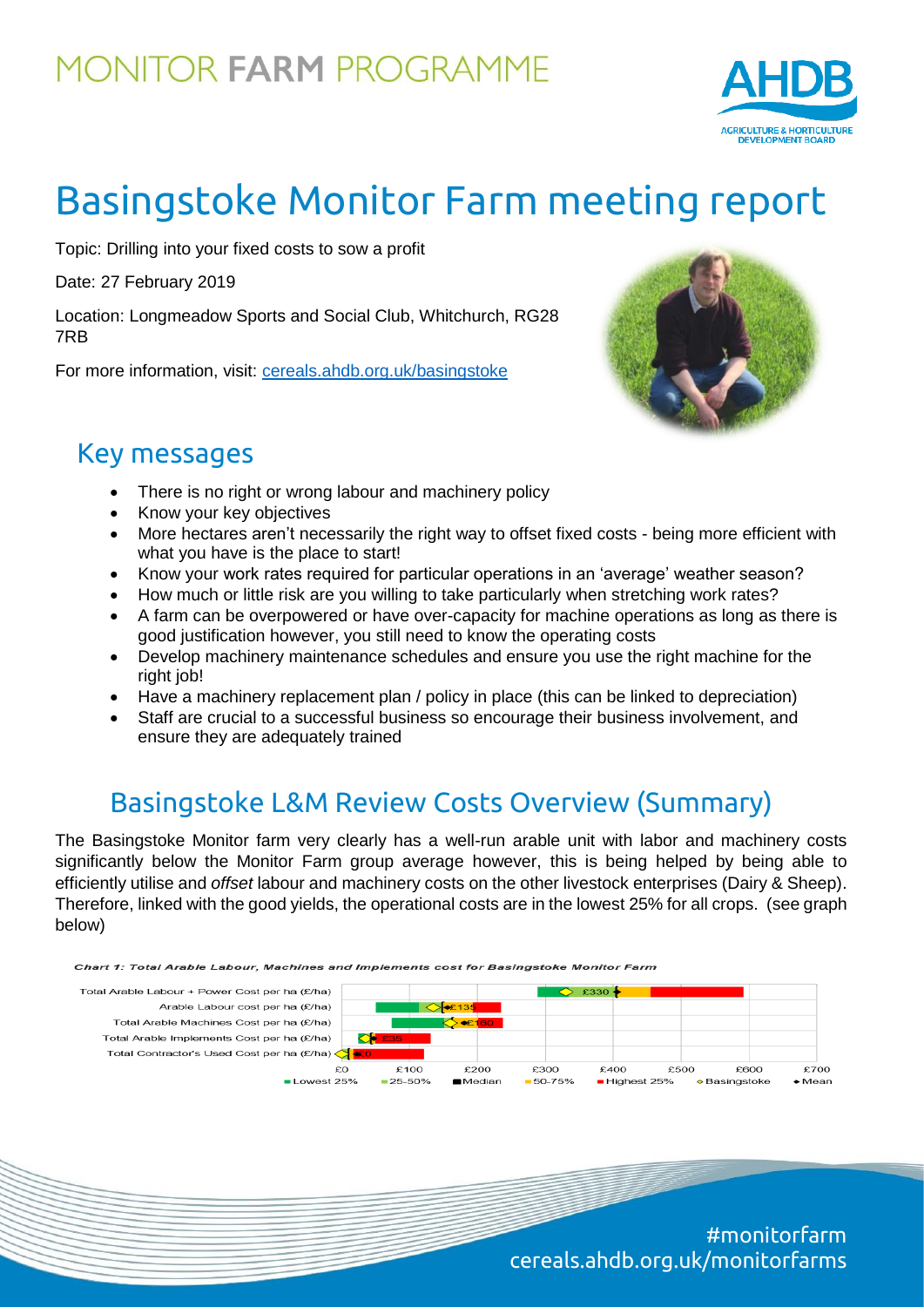### **MONITOR FARM PROGRAMME**



#### Traits of the best 25% nationally

- Low depreciation costs per hectare below £63/ha
- Low repair costs per hectare though tactical hiring and experience
- Low diesel usage per hectare below 100 litres/ha
- Low machinery costs per hour low hourly cost of running tractor reduced key operational costs such as drilling
- Low cost of combining per hectare
- There was no clear correlation with the size of the farm but most of top 25% was in 500–1000ha range

#### Future considerations for Basingstoke MF

Establishment using the Horsch drill as a direct drill has reduced establishment costs significantly, utilising this method in all crops where it is the right decision at the time to do so would be a worthwhile change of policy.

The overall machinery cost to this business is low primarily due to fleet age and size. However, repair bills are above average but the model remains effective. The only concern is that all tractors are a minimum of 5 years old. Therefore, the risk of having to buy tractors in quick succession is relatively high, especially with the high hours on these machines. It is useful that you have three John Deeres that are all interchangeable. However, it may be a worthwhile exercise to look into replacing two John Deeres for one, more versatile machine that could keep the drill going if there were to be an issue with the Massey Ferguson.

The cultivation cost is above the Monitor Farm average which in the main is due to the Massey Ferguson tractor, which is high on a per hour basis because it has averaged only 425 hours per year since its purchase in 2014. To reduce the operational cost of the drill and cultivator, this tractor could be better utilised especially if the above policy is taken on board to reduce the number of John Deere's to two rather than three. Providing the Massey Ferguson is on suitable tyres and the likes of wheel weights can be removed, this tractor could be utilised for fertiliser spreading as a way of putting more hours on this machine.

> #monitorfarm cereals.ahdb.org.uk/monitorfarms